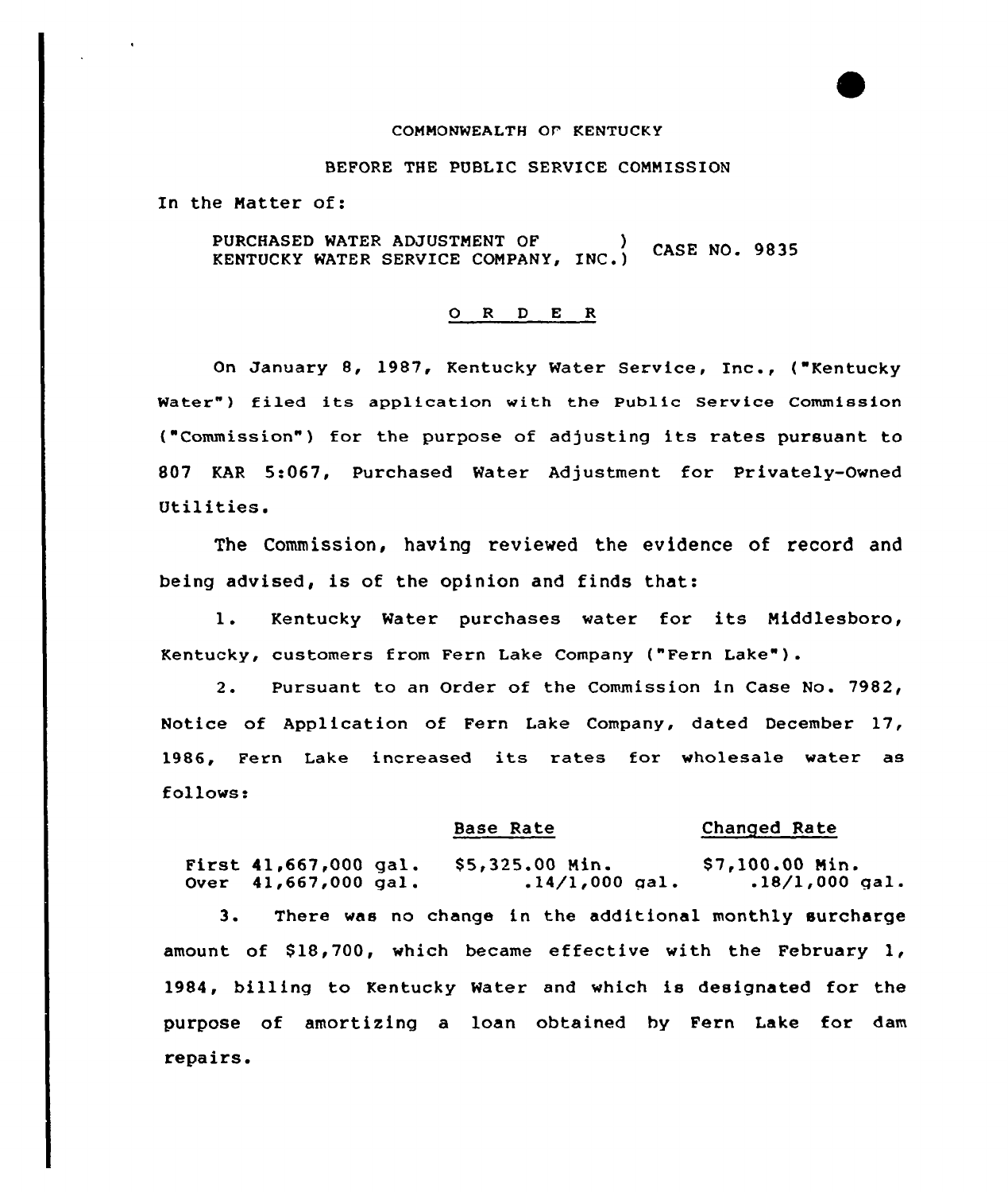4. Kentucky Water purchased 536,748,000 gallons of water for its Niddlesboro customers and sold 453,089,000 gallons during the 12-month period ending November 30, 1986.

5. The total allowable increase in purchased water costs is \$22,817, resulting in a purchased water adjustment of \$.05 per 1,000 gallons of water.

6. The Commission's Order in Case No. 8370-A (Kentucky Water Service Company, Xnc., Purchased Water Surcharge and Rate Adjustment dated January 26, 1984), allowed an \$18,700 monthly surcharge in addition to Kentucky Water's regular rates to its customers for the purpose of recovering an increase in purchased water costs specifically related to <sup>a</sup> surcharge imposed by its supplier, as described in Finding No. <sup>4</sup> herein. Based on water sales for the 12-month period ending October 31, 1983, a surcharge amount of  $$.5643$  per  $1,000$  gallons was to be added to customer bills by Kentucky Water in order to recover the \$18,700 monthly amount. Kentucky Water was further ordered to review the surcharge and revenues at the end of each 12-month period and make appropriate filings with the Commission for adjustments as necessary. To date, Kentucky Water has made no filings with regard to such adjustments.

7. Based on the 12-month test period herein, the surcharge amount should be adjusted to \$.4953 per 1,000 gallons.<sup>1</sup>

<sup>1</sup>  $$18,700 \times 12 = $224,400$  Annual Fern Lake surcharge  $$224,440$  + 453,089 m gallons sold = \$.4953 Kentucky Water surcharge amount.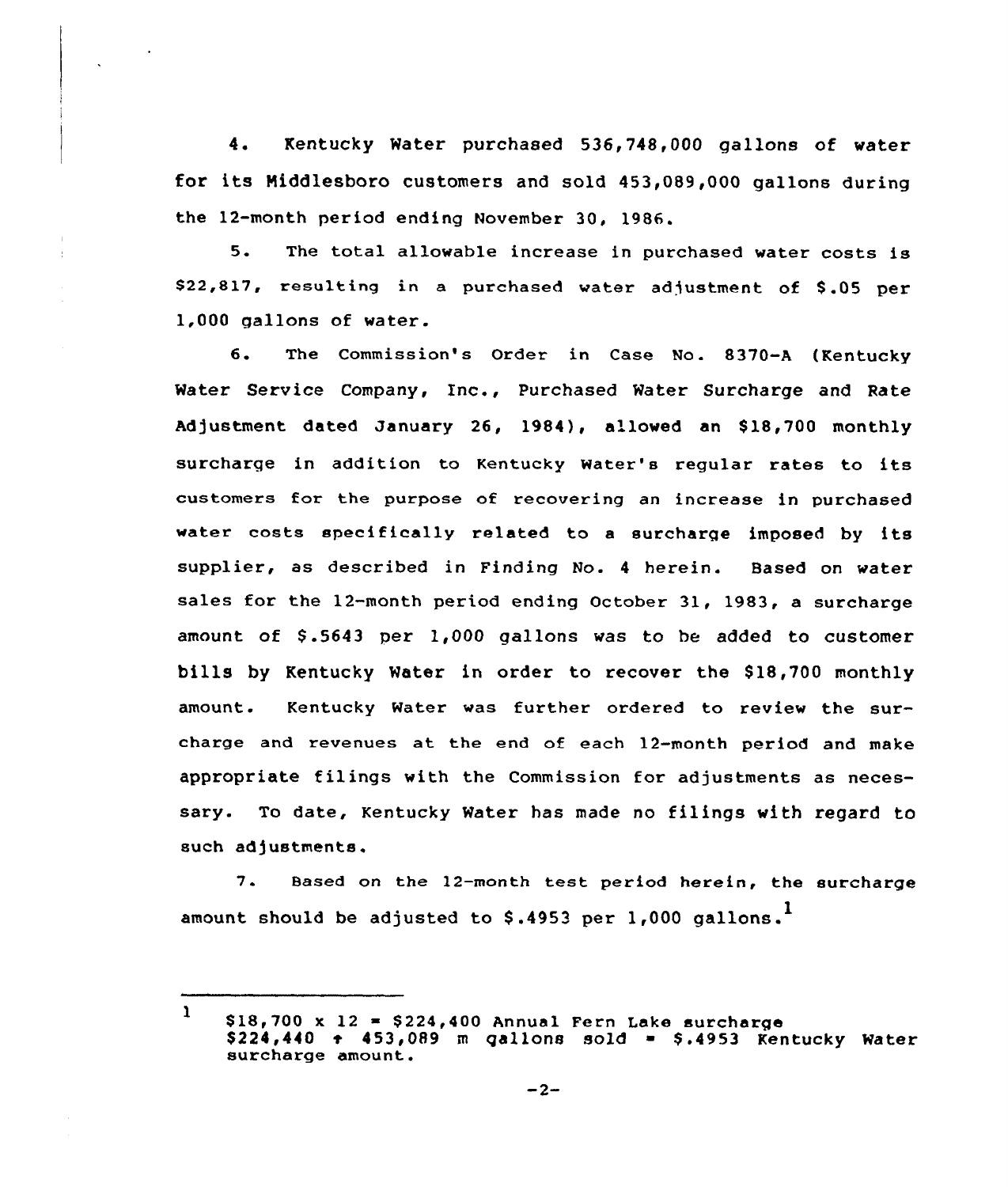8. The tariff filed by Kentucky Water is incorrect in that it failed to adjust the monthly minimum bills for meters larger than 5/8-inch or 3/4-inch and made no adjustments to the surcharge amount.

9. The rates and surcharge in Appendix A are fair, just and reasonable and should be approved.

IT IS THEREFORE ORDERED that:

l. The rates and surcharge in Appendix <sup>A</sup> be and they hereby are approved for services rendered to customers in the Middlesboro service area on and after the date of this Order.

2. Within 30 days of. the date of this Order, Kentucky Water shall file its revised tariff sheets setting out the rates and the surcharge approved herein.

Done at Frankfort, Kentucky, this 3rd day of February, 1987.

PU8LIC SERVICE COMMISSION

 $\mathcal{L}$   $\mathcal{L}$ / Le hairman:  $Chalrman$ I

William oner

ATTEST <sup>s</sup>

Executive Director